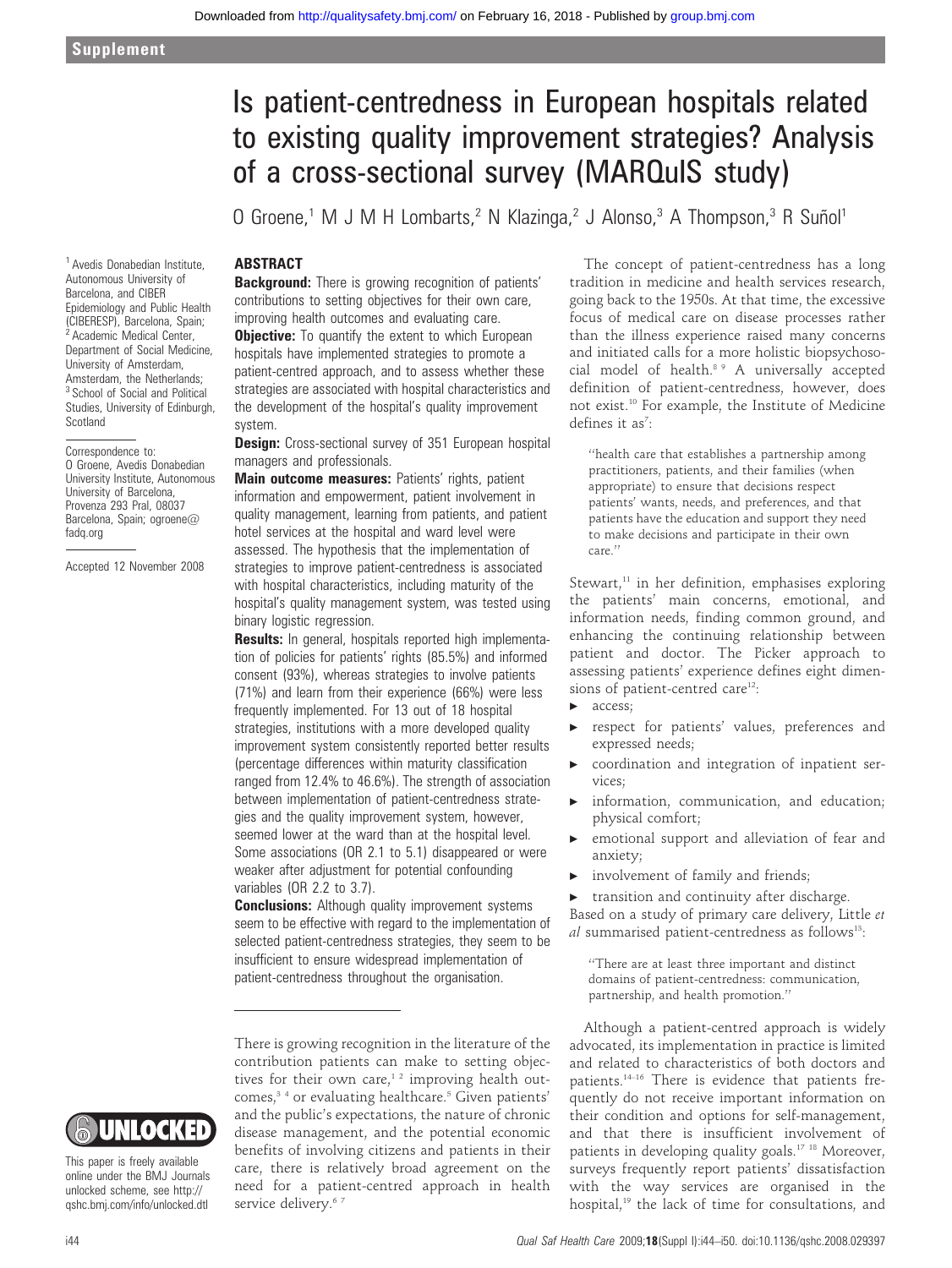difficulties in understanding what doctors tell them.<sup>20</sup> These shortcomings of hospital services on measures of patientcentredness may be explained partly by the lack of systematic evaluation and integration of activities into the hospital's quality management system: although hospital quality management systems usually address generic issues through policies on patients' rights and informed choice, and conduct surveys of patients' views, patients' involvement in decisions concerning their disease, or in the design of new services, seems not yet to have become a focus of hospital quality management systems.<sup>21</sup>

In order to promote patient-centredness, baseline information is required on the implementation of related strategies and on existing implementation gaps. Moreover, clarification is needed whether the domains of patient-centredness should be promoted as an integral part of existing quality management systems, or through the development of new, separate systems. We therefore examined the implementation of strategies applied in European hospitals to improve patient-centredness, and their relationship with existing quality management systems. Our specific objectives were to:

- $\blacktriangleright$  quantify the extent to which European hospitals have implemented strategies to promote a patient-centred approach
- determine whether the adoption of these strategies is associated with hospital characteristics and the maturity of the hospital's quality improvement system.

## MATERIAL AND METHODS

#### Setting

Our study was based on a cross-sectional survey of hospitals in Belgium, the Czech Republic, France, Ireland, the Netherlands, Poland, Spain, and the UK. Acute care hospitals with more than 100 beds were identified by country coordinators, and hospitals were randomly selected from this group of centres. Selected hospitals were contacted to participate in the study and to complete an electronic questionnaire. The sampling characteristics and hospital recruitment criteria used in this study are explained fully elsewhere.<sup>22</sup>

#### Data collection

The questionnaire included four sections: section 1 (strategic level, sent to the chief executive officer or quality manager), which included a general description of the hospital's structures and quality management systems, and sections 2–4 (ward level, sent to the head of the department), which included quality measures related to the management of acute myocardial infarction (AMI), appendicitis and deliveries (details about the questionnaire design are described elsewhere in this supplement<sup>22</sup>). Data on deliveries will be presented in a separate paper.

The questionnaire design was based on a review of quality improvement questionnaires, literature reviews, analysis of accreditation manuals and additional studies carried out within the Methods of Assessing Response to Quality Improvement Strategies (MARQuIS) project.<sup>23-25</sup> Data collection took place between April and August 2006. The questionnaire was translated into five languages (Czech, Dutch, French, Polish, Spanish) based on a protocol for forward and backward translation.

#### Operationalisation of patient-centredness

We assessed patient-centredness at two levels: the hospital management level and the ward level. Patient-centredness at the hospital level was operationalised according to the following

main domains, identified through a literature search: patients' rights; patient information and empowerment; patient involvement in quality management; learning from patients; and patient hotel services. For each domain we included items that were evaluated as most relevant according to the conceptualisation in the literature. We excluded the domain ''patient involvement in quality management'' from operationalisation at the ward level. Because our study did not involve data collection at the level of individual patients, we excluded domains such as reduction in anxiety and emotional support from our operationalisation of patient-centredness.

### Quality improvement maturity

In order to test associations between patient-centredness (dependent variable) and hospital characteristics and the development of the hospital's quality management system (independent variables), we classified hospital quality improvement maturity in this study. This classification integrates seven dimensions reflecting overall developmental phases (maturity) of the hospitals' quality improvement system: policy, planning and documents (20 items), leadership (36 items), structure (19 items), general quality improvement activities (8 items), specific quality improvement activities (20 items), patient involvement in quality management (6 items) and accountability (4 items). This classification does not include ward-level data. The process of developing and validating the maturity classification and its scoring and cut-off points are described in detail elsewhere in this supplement.<sup>26</sup>

## Statistical analysis

For this study we excluded the patient-centredness items included in the original maturity classification to avoid relating the same items, thus reducing the number of items from 113 to 95. Cronbach's a (before: 0.75, after 0.78), mean and standard deviation changed only slightly. We observed only minor changes in the distribution of hospitals in quartiles ( $\kappa$  $= 0.826, p<0.001$ ).

For dependent variables (strategies to improve patientcentredness at the hospital level and the ward level) we used the Picker approach to create a problem score, based on the four original response categories.12 As independent variables we considered hospital characteristics, grouping on the quality improvement maturity classification, country and ward level. Two countries contributed data for only a few hospitals (the Netherlands:  $n = 10$ , the UK:  $n = 14$ ) so we excluded them from the analysis. We used univariate and bivariate statistics to describe the extent to which European hospitals had implemented strategies to improve patient-centredness, and assessed associations with independent variables using the  $\chi^2$  test (Pearson  $\chi^2$  and linear-by-linear association for assessment of rank). We then used binary logistic regression (stepwise, entry of variables at 0.05, removal at 0.1) to test the hypothesis that the implementation of strategies to improve patient-centredness is associated with hospital characteristics such as maturity of the hospital's quality management system, ownership, type, ward, and country effects.

# RESULTS

Of the 389 hospitals that participated in the MARQuIS project, 351 contributed usable data for our classification of quality improvement maturity. Table 1 provides an overview of the distribution of hospitals by criteria such as ownership, type, size, and maturity group.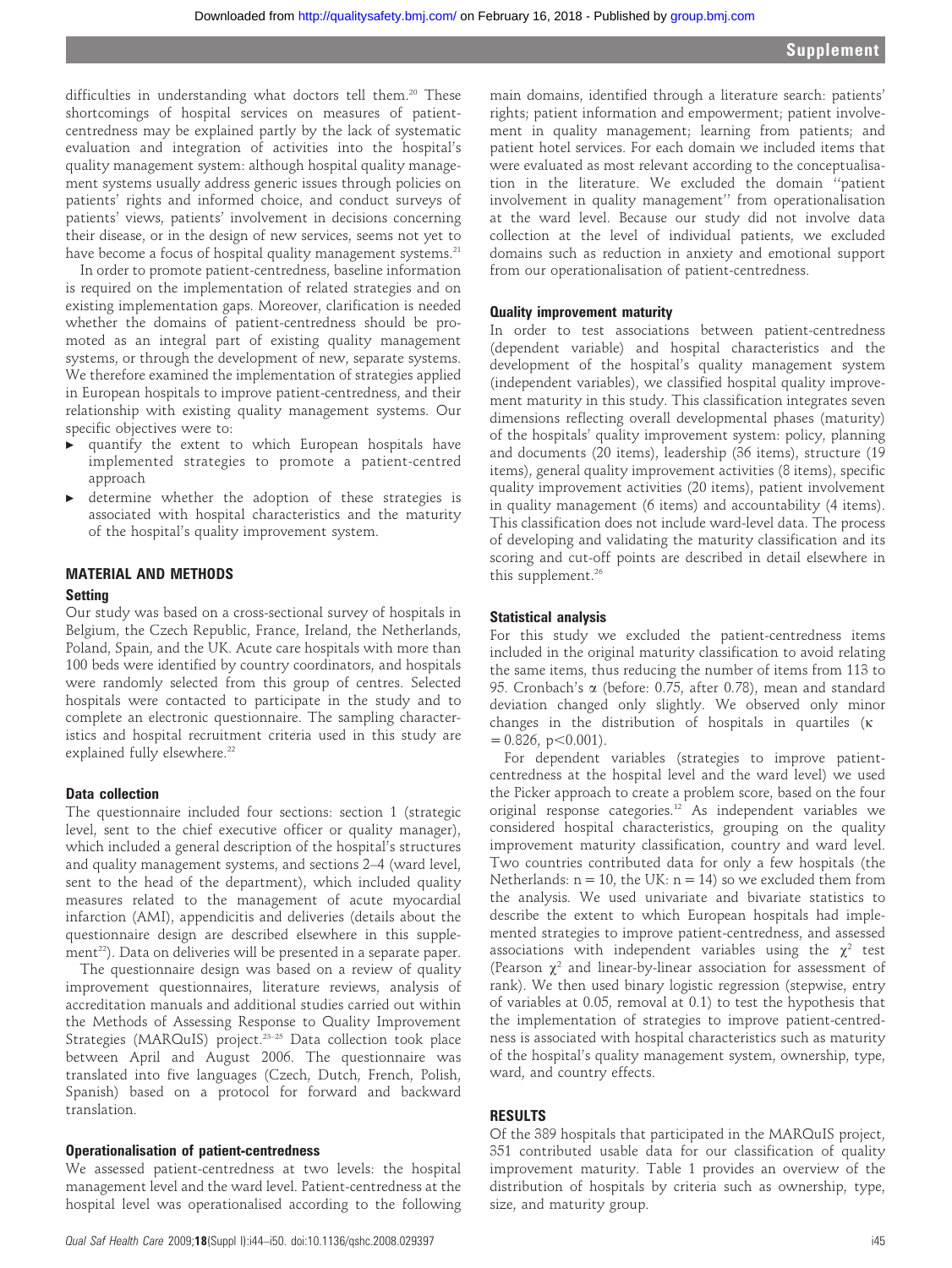# Supplement

|                        | <b>Total</b><br>$(N = 351)$ | <b>High maturity</b><br>$(N = 87)$ | Intermediate maturity Low maturity<br>$(N = 177)$ | $(N = 87)$ |          |
|------------------------|-----------------------------|------------------------------------|---------------------------------------------------|------------|----------|
| <b>Characteristics</b> | $n$ (%)                     | n (%)                              | n (%)                                             | n (%)      | p Value* |
| Ownership              |                             |                                    |                                                   |            | 0.006    |
| Public                 | 271 (80.9)                  | 61 (76.3)                          | 130 (76.9)                                        | 80 (93.0)  |          |
| Private not-for-profit | 34(10.1)                    | 8(10.0)                            | 24 (14.2)                                         | 2(2.3)     |          |
| Private for-profit     | 30(9.0)                     | 11 (13.8)                          | 15(8.9)                                           | 4 (4.7)    |          |
| Total                  | 335 (100)                   | 80 (100)                           | 169 (100)                                         | 86 (100)   |          |
| Hospital type          |                             |                                    |                                                   |            | 0.364    |
| University hospital    | 78 (23.6)                   | 18(23.1)                           | 42 (25.3)                                         | 18 (20.9)  |          |
| General, residency     | 163 (49.4)                  | 31(39.7)                           | 85 (51.2)                                         | 47 (54.7)  |          |
| training               |                             |                                    |                                                   |            |          |
| General, non-teaching  | 89 (27.0)                   | 29 (37.2)                          | 39 (23.5)                                         | 21(24.4)   |          |
| Total                  | 330 (100)                   | 78 (100)                           | 166 (100)                                         | 86 (100)   |          |
| Hospital beds          |                             |                                    |                                                   |            | 0.091    |
| $<$ 200                | 60 (18.8)                   | 18 (23.4)                          | 26(16.1)                                          | 16 (19.5)  |          |
| 200-399                | 97 (30.3)                   | 23 (29.9)                          | 53 (32.9)                                         | 21(25.6)   |          |
| 400-599                | 63 (19.7)                   | 13 (16.9)                          | 33 (20.5)                                         | 17(20.7)   |          |
| 600-799                | 38 (11.9)                   | 14 (18.2)                          | 19 (11.8)                                         | 5(6.1)     |          |
| 800-999                | 22(6.9)                     | 2(2.6)                             | 13(8.1)                                           | 7(8.5)     |          |
| >999                   | 40 (12.5)                   | 7(9.1)                             | 17(10.6)                                          | 16 (19.5)  |          |
| Total                  | 320 (100)                   | 77 (100)                           | 161 (100)                                         | 82 (100)   |          |

| Table 1 |  | Hospital characteristics by maturity classification |  |  |  |
|---------|--|-----------------------------------------------------|--|--|--|
|---------|--|-----------------------------------------------------|--|--|--|

\*Pearson  $\chi^2$  test (linear-by-linear association for assessment of rank).

Of the 351 hospitals included, the majority (271, 80.9%) were under public ownership. We observed significant differences in the distribution of hospital ownership by maturity classification  $(p = 0.006)$ . Private for-profit hospitals were more strongly represented in the group with a high maturity classification (13.8%), whereas private not-for-profit hospitals were almost absent in the group with a low maturity classification (2.3%); however, the absolute numbers were very low. The distribution of hospital type was more homogeneous, but did differ significantly; about a half of the hospitals (49.4%) were characterised as general hospitals with residency training, and about one quarter each either university (23.6%) or nonteaching hospitals (27%). The number of hospital beds ranged widely from  $<$  200 to  $>$ 999 beds. In our study, hospital size (number of beds) was not clearly related to the maturity classification.

Table 2 summarises the data on the implementation of strategies to improve patient-centredness at the hospital level

|  |  |  |  |  | Table 2 Hospital-wide implementation of strategies to improve patient-centredness by maturity classification |  |  |
|--|--|--|--|--|--------------------------------------------------------------------------------------------------------------|--|--|
|--|--|--|--|--|--------------------------------------------------------------------------------------------------------------|--|--|

| <b>Domain</b><br>Item                                                     | Total $(\%)$<br>$n = 351$ | High maturity (%)<br>$(n = 87)$ | Intermediate maturity (%)<br>$(n = 177)$ | Low maturity (%)<br>$(n = 87)$ | p Value* |
|---------------------------------------------------------------------------|---------------------------|---------------------------------|------------------------------------------|--------------------------------|----------|
| Patients' rights                                                          |                           |                                 |                                          |                                |          |
| Patients' rights posted                                                   | 85.5                      | 85.9                            | 87.4                                     | 81.4                           | 0.403    |
| Consultation and treatment rooms allow privacy                            | 97.1                      | 100.0                           | 96.5                                     | 95.3                           | 0.067    |
| Written policy on confidentiality                                         | 85.0                      | 96.5                            | 86.5                                     | 70.6                           | < 0.001  |
| Patient information and empowerment                                       |                           |                                 |                                          |                                |          |
| Written policies for informed consent                                     | 93.0                      | 95.3                            | 95.3                                     | 85.9                           | 0.016    |
| Written policies for patient involvement                                  | 70.6                      | 89.4                            | 69.4                                     | 53.7                           | < 0.001  |
| Responsible person for health promotion                                   | 59.9                      | 86.1                            | 57.3                                     | 39.5                           | < 0.001  |
| Patient involvement in quality management                                 |                           |                                 |                                          |                                |          |
| Involved in development of criteria or standards                          | 21.4                      | 38.5                            | 18.4                                     | 11.1                           | < 0.001  |
| Involved in design of protocols                                           | 19.3                      | 28.9                            | 18.2                                     | 12.3                           | 0.009    |
| Involved in evaluation of quality objectives                              | 35.1                      | 51.3                            | 30.3                                     | 29.1                           | 0.004    |
| Involved in participation in quality committee                            | 30.1                      | 33.8                            | 24.2                                     | 38.5                           | 0.533    |
| Involved in participation in improvement project                          | 39.6                      | 50.6                            | 32.3                                     | 43.6                           | 0.361    |
| Involved in discussion of results of patient survey                       | 35.4                      | 44.9                            | 30.6                                     | 35.8                           | 0.242    |
| Learning from patients                                                    |                           |                                 |                                          |                                |          |
| Internal quality improvement includes monitoring<br>patients views        | 65.5                      | 89.5                            | 64.1                                     | 43.4                           | < 0.001  |
| Internal quality improvement includes analysis of<br>patients' complaints | 86.3                      | 96.6                            | 88.4                                     | 71.8                           | < 0.001  |
| Data on complaints reported to governing board                            | 91.7                      | 96.4                            | 94.7                                     | 81.0                           | < 0.001  |
| Data on monitoring patients' opinion reported to<br>governing board       | 82.9                      | 93.8                            | 84.5                                     | 68.4                           | < 0.001  |
| Patient hotel services                                                    |                           |                                 |                                          |                                |          |
| Possibility of obtaining a single room upon request                       | 63.2                      | 81.9                            | 59.4                                     | 53.2                           | < 0.001  |
| Choice in timing of meals                                                 | 11.5                      | 17.5                            | 11.6                                     | 5.1                            | 0.015    |

\*Pearson  $\chi^2$  (linear-by-linear association for assessment of rank).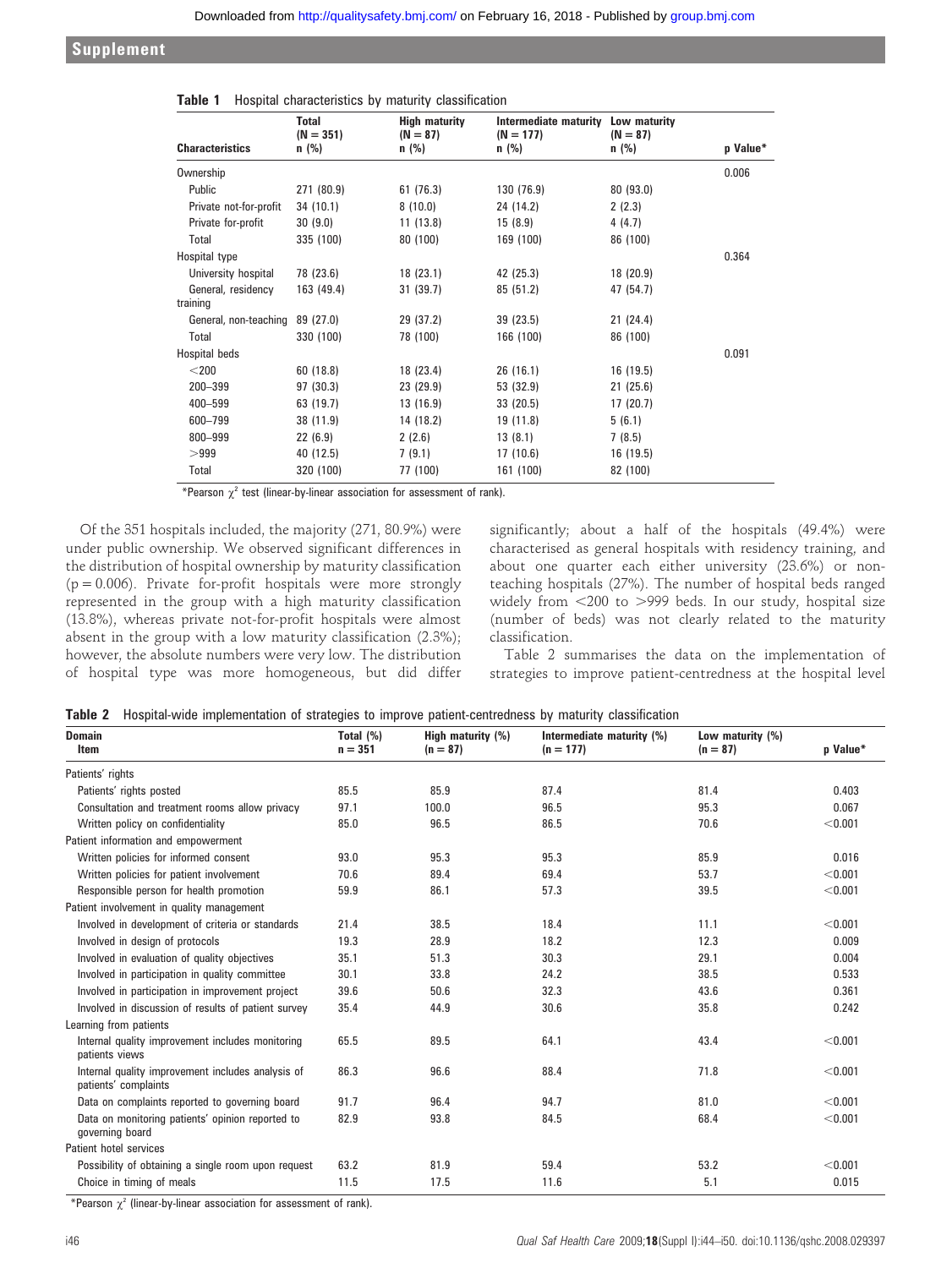|                                                                           |                          | <b>Maturity classification (%)</b> |              |       | p Value for                                  |  |
|---------------------------------------------------------------------------|--------------------------|------------------------------------|--------------|-------|----------------------------------------------|--|
| <b>Domain</b><br>Item                                                     | Ward                     | <b>High</b>                        | Intermediate | Low   | difference in<br>maturity<br>classification* |  |
| Patients' rights                                                          |                          |                                    |              |       |                                              |  |
| Patients give written consent to<br>treatment                             | AMI                      | 68.7                               | 67.5         | 53.1  | 0.059                                        |  |
|                                                                           | Appendicitis             | 81.7                               | 72.5         | 66.7  | 0.114                                        |  |
|                                                                           | p Value ward difference† | 0.076                              | 0.334        | 0.081 |                                              |  |
| <b>Consultation and treatment allow</b><br>privacy                        | AMI                      | 73.9                               | 66.9         | 63.4  | 0.378                                        |  |
|                                                                           | Appendicitis             | 74.0                               | 75.2         | 67.1  | 0.410                                        |  |
|                                                                           | p Value ward difference  | 0.994                              | 0.108        | 0.625 |                                              |  |
| Patient information and empowerment                                       |                          |                                    |              |       |                                              |  |
| Ability to inform foreign patients<br>about their condition and treatment | AMI                      | 50.7                               | 42.5         | 34.7  | 0.394                                        |  |
|                                                                           | Appendicitis             | 45.8                               | 40.4         | 25.7  | 0.119                                        |  |
|                                                                           | p Value ward difference  | 0.811                              | 0.354        | 0.784 |                                              |  |
| Patients informed at discharge<br>about follow-up care                    | AMI                      | 89.0                               | 94.3         | 93.8  | 0.326                                        |  |
|                                                                           | Appendicitis             | 94.7                               | 94.7         | 89.9  | 0.325                                        |  |
|                                                                           | p Value ward difference  | 0.210                              | 0.867        | 0.360 |                                              |  |
| Learning from patients                                                    |                          |                                    |              |       |                                              |  |
| Patients invited to express opinion                                       | AMI                      | 36.8                               | 33.8         | 33.3  | 0.874                                        |  |
|                                                                           | Appendicitis             | 44.0                               | 38.3         | 36.3  | 0.586                                        |  |
|                                                                           | p Value ward difference  | 0.370                              | 0.403        | 0.698 |                                              |  |
| Patients informed about<br>complaints procedure                           | AMI                      | 80.0                               | 66.0         | 59.8  | 0.021                                        |  |
|                                                                           | Appendicitis             | 89.5                               | 71.7         | 50.0  | < 0.001                                      |  |
|                                                                           | p Value ward difference  | 0.105                              | 0.280        | 0.212 |                                              |  |
| Patient hotel services                                                    |                          |                                    |              |       |                                              |  |
| Single room on request                                                    | AMI                      | 65.2                               | 45.2         | 42.7  | 0.011                                        |  |
|                                                                           | Appendicitis             | 62.0                               | 47.3         | 44.3  | 0.063                                        |  |
|                                                                           | p Value ward difference  | 0.699                              | 0.711        | 0.836 |                                              |  |
| Choice in timing of meals                                                 | AMI                      | 11.6                               | 10.2         | 2.4   | 0.070                                        |  |
|                                                                           | Appendicitis             | 16.4                               | 8.4          | 3.8   | 0.025                                        |  |
|                                                                           | p Value ward difference  | 0.407                              | 0.596        | 0.609 |                                              |  |

Table 3 Ward-specific implementation of patient-centredness strategies by maturity classification

 $*\chi^2$  test with linear-by-linear association for assessment of rank between maturity classification.

 $2$  test for differences between wards.

AMI, acute myocardial infarction.

according to the maturity classification. In general, hospitals in the high maturity group reported better implementation of strategies to improve patient-centredness, and we observed significant differences for 13 of the 18 items. Considering items related to patients' rights, we observed an overall high selfreported implementation rate for posting patients' rights (85.5%) and written policies for confidentiality (85%), with significant differences by maturity grouping only for the latter. Almost all hospitals reported that in general, consultation and treatment rooms allowed privacy. With regard to patient information and empowerment, we observed that informed consent policies appeared to be widely implemented; however, policies for patient involvement and responsibilities for health promotion appeared to be much less common. Hospitals in the more mature groups were significantly more likely to have implemented such strategies.

Patient involvement in quality management was not a common strategy among the hospitals participating in our study, and appeared to be associated with the maturity classification only for selected items. We detected clear differences between maturity classification groups in the extent to which hospitals reported ''learning from patients'': hospitals in the most mature group were much more likely to report learning from patients than hospitals in the remaining groups.

One exception was handling patients' complaints, which in general were reported to the hospitals' governing board irrespective of maturity classification. Finally, with regard to patient hotel services we observed that single beds on request and choice in timing of meals were significantly associated with maturity classification; it is worth noting though that in general only 11.5% of all hospitals offered a choice in the timing of meals.

Table 3 summarises the cross-tabulations of the implementation of patient-centredness strategies at the ward level by maturity classification. We report the results of  $\chi^2$  tests with correction for rank for differences between maturity classification, and  $\chi^2$  tests for differences between wards.

These analyses confirmed the associations between strategies to improve patient-centredness and the revised maturity classification grouping at the hospital level (table 2). In other words, hospitals in the most mature group consistently reported better implementation of patient-centredness strategies, even though this trend was not always statistically significant. Nevertheless, the association appeared to be weaker at the ward level than at hospital level. For example, although almost all hospitals reported hospital-wide strategies to ensure privacy, the statement that ''consultation and treatment allow privacy'' was much less frequently answered in the affirmative at the ward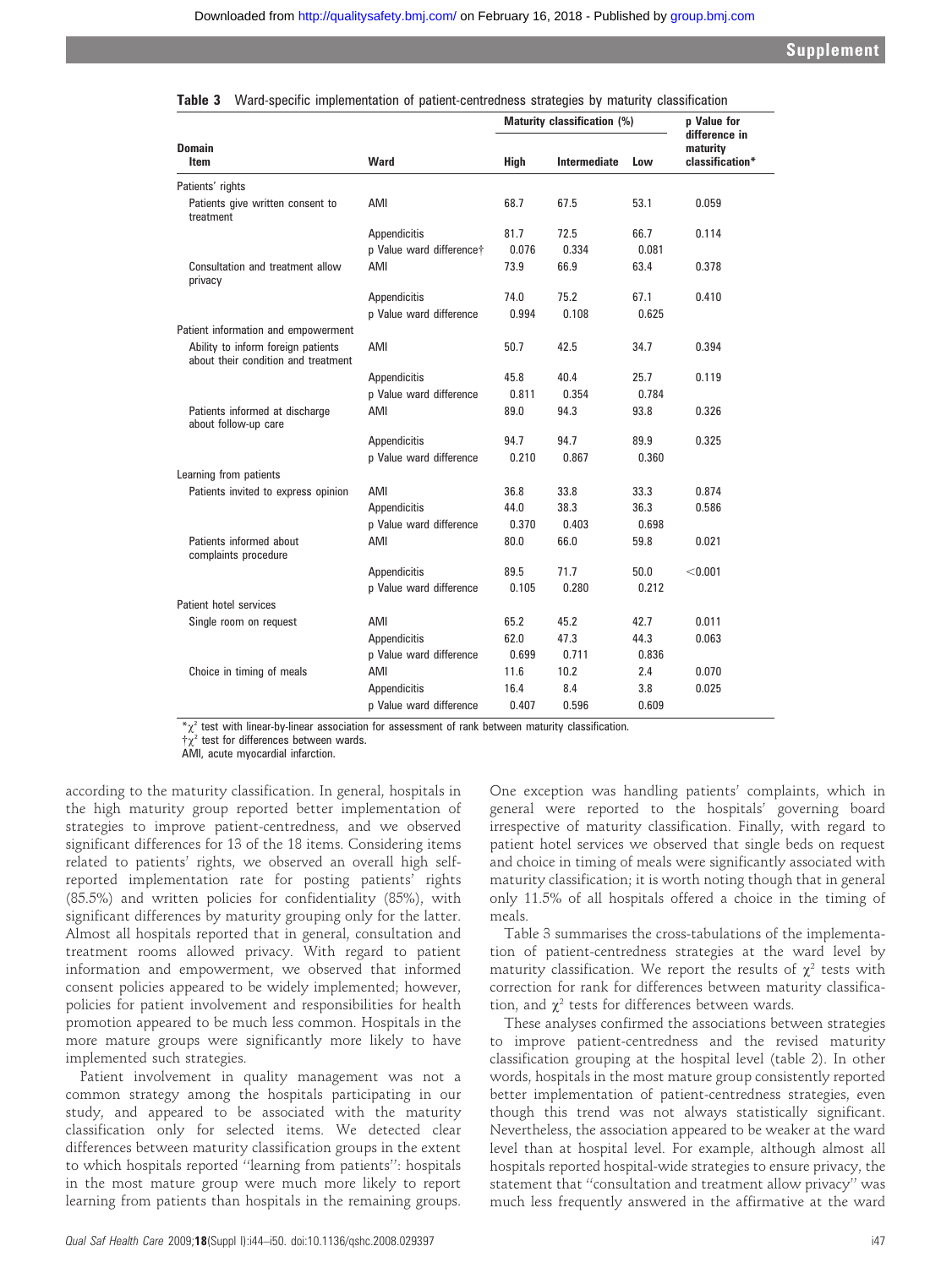Crude maturity classification Adjusted\* maturity classification

# Supplement

|                                                                              | <b>UTUAN MATHEMATH</b> CHASSINGHUM                          |                      | Aujustou maturity classification                            |                      |  |
|------------------------------------------------------------------------------|-------------------------------------------------------------|----------------------|-------------------------------------------------------------|----------------------|--|
| <b>Domain</b><br>Item                                                        | $High = 1$<br>Intermediate: OR (95% CI)<br>Low: OR (95% CI) | p Value <sup>+</sup> | $High = 1$<br>Intermediate: OR (95% CI)<br>Low: OR (95% CI) | p Value <sup>+</sup> |  |
| Patients' rights                                                             |                                                             |                      |                                                             |                      |  |
| Patients give written consent<br>to treatment                                | -1                                                          | 0.012                | 1                                                           | 0.645                |  |
|                                                                              | $1.6$ (1.1 to 2.3)                                          |                      | $1.3$ (0.8 to 2.2)                                          |                      |  |
|                                                                              | 2.1 (1.2 to 3.4)                                            |                      | $1.2$ (0.6 to 2.6)                                          |                      |  |
| <b>Consultation and treatment</b><br>allow privacy                           | 1                                                           | 0.231                | 1                                                           | 0.175                |  |
|                                                                              | $1.3$ (0.9 to 2.0)                                          |                      | $1.5$ (1.0 to 2.4)                                          |                      |  |
|                                                                              | 1.5 (0.9 to 2.5)                                            |                      | $1.5$ (0.8 to 2.7)                                          |                      |  |
| Patient information and<br>empowerment                                       |                                                             |                      |                                                             |                      |  |
| Ability to inform foreign<br>patients about their<br>condition and treatment | 1                                                           | 0.001                | 1                                                           | 0.030                |  |
|                                                                              | 1.9 (1.2 to 2.9)                                            |                      | $1.7$ (1.1 to 2.8)                                          |                      |  |
|                                                                              | 2.6 (1.6 to 4.4)                                            |                      | 2.2 (1.2 to 3.8)                                            |                      |  |
| Patients informed at<br>discharge about follow-up care                       | 1                                                           | 0.434                | 1                                                           | 0.202                |  |
|                                                                              | $1.5$ (0.7 to 3.2)                                          |                      | $1.3$ (0.5 to $3.1$ )                                       |                      |  |
|                                                                              | 1.0 (0.4 to 2.3)                                            |                      | $0.5$ (0.2 to 1.5)                                          |                      |  |
| Learning from patients                                                       |                                                             |                      |                                                             |                      |  |
| Patients invited to express<br>opinion                                       | 1                                                           | 0.548                | $\mathbf{1}$                                                | 0.056                |  |
|                                                                              | 1.1 $(0.7 \text{ to } 1.3)$                                 |                      | $1.3$ (0.8 to 2.1)                                          |                      |  |
|                                                                              | $1.3$ (0.8 to 2.0)                                          |                      | 2.1 (1.1 to 4.0)                                            |                      |  |
| Patients informed about the<br>complaints procedure                          | 1                                                           | < 0.001              | 1                                                           | < 0.001              |  |
|                                                                              | 1.8 (1.2 to 2.7)                                            |                      | $1.8$ (1.1 to 2.7)                                          |                      |  |
|                                                                              | 4.6 (2.7 to 7.8)                                            |                      | 3.7 (2.0 to 7.0)                                            |                      |  |
| Patient hotel services                                                       |                                                             |                      |                                                             |                      |  |
| Single room upon request                                                     | 1                                                           | 0.001                | 1                                                           | < 0.001              |  |
|                                                                              | 1.1 $(0.8 \text{ to } 1.6)$                                 |                      | 1.1 $(0.7 \text{ to } 3.8)$                                 |                      |  |
|                                                                              | $2.3$ (1.4 to $3.6$ )                                       |                      | 3.2 (1.7 to 3.1)                                            |                      |  |
| Choice in timing of meals                                                    | 1                                                           | 0.006                | 1                                                           | 0.060                |  |
|                                                                              | 3.2 (1.2 to 8.4)                                            |                      | $2.6$ (1.0 to 7.1)                                          |                      |  |
|                                                                              | 5.1 (1.9 to 13.9)                                           |                      | 3.7 (1.3 to 10.8)                                           |                      |  |

Table 4 Crude and adjusted ward-specific implementation of patient-centredness strategies

\*Adjusted for: country (Belgium, Czech Republic, France, Ireland, Poland, Spain), hospital type (university hospital, general teaching hospital, general non-teaching hospital), hospital ownership (public, private not-for-profit, private for-profit), and ward (acute myocardial infarction, appendicitis).

{p Value for Wald statistic.

OR, odds ratio.

level than at the hospital level—even in the most mature groups (73.9% for AMI, and 74.0% for appendicitis). Similar differences in reporting at the hospital and ward level were observed for the other items. Implementation of strategies to learn from patients was low. In the most mature group only 36.8% (for AMI) and 44.0% (for appendicitis) of wards reported that ''patients are invited to express opinions''. The data suggest that there were no systematic differences in the way hospitals implemented patient-centredness strategies among wards, since none of the differences observed at the ward level was statistically significant.

Table 4 presents the results of logistic regression analysis to estimate the implementation of patient-centredness strategies at the ward level by maturity classification, hospital type, hospital ownership and ward type. The last column shows the association of patient-centredness strategies by maturity classification, adjusted for the remaining hospital characteristics and country. The odds ratios (ORs) reported in the table reflect implementation deficiencies, which means that higher ORs suggest that a given strategy was less likely to be implemented.

For the maturity classification we observed a general negative association of implementation with intermediate or low maturity, with hospitals in the high maturity classification used as the reference group. For example, hospitals with intermediate and low maturity classification were, respectively, 1.6 (95% CI 1.1 to 2.3) and 2.1 (95% CI 1.2 to 3.4) times less likely to ensure patients' written consent for treatment. The results for hospital type were more ambiguous. For example, university hospitals appeared less likely to provide comprehensive information about the patient's condition and treatment than general teaching (OR 0.5; 95% CI 0.3 to 0.7) and nonteaching hospitals (OR 0.5; 95% CI 0.3 to 0.8) (data not reported in the table). On the other hand, general teaching and non-teaching hospitals were less likely to provide single rooms on request (OR 1.5; 95% CI 1.0 to 2.3 and OR 1.9; 95% CI 1.2 to 3.1, respectively). We observed statistically significant differences for patient-centredness strategies and type of hospital ownership for five of the eight items. With regard to wards, we observed significant differences only for one item (written consent to treatment); in general, there appeared to be no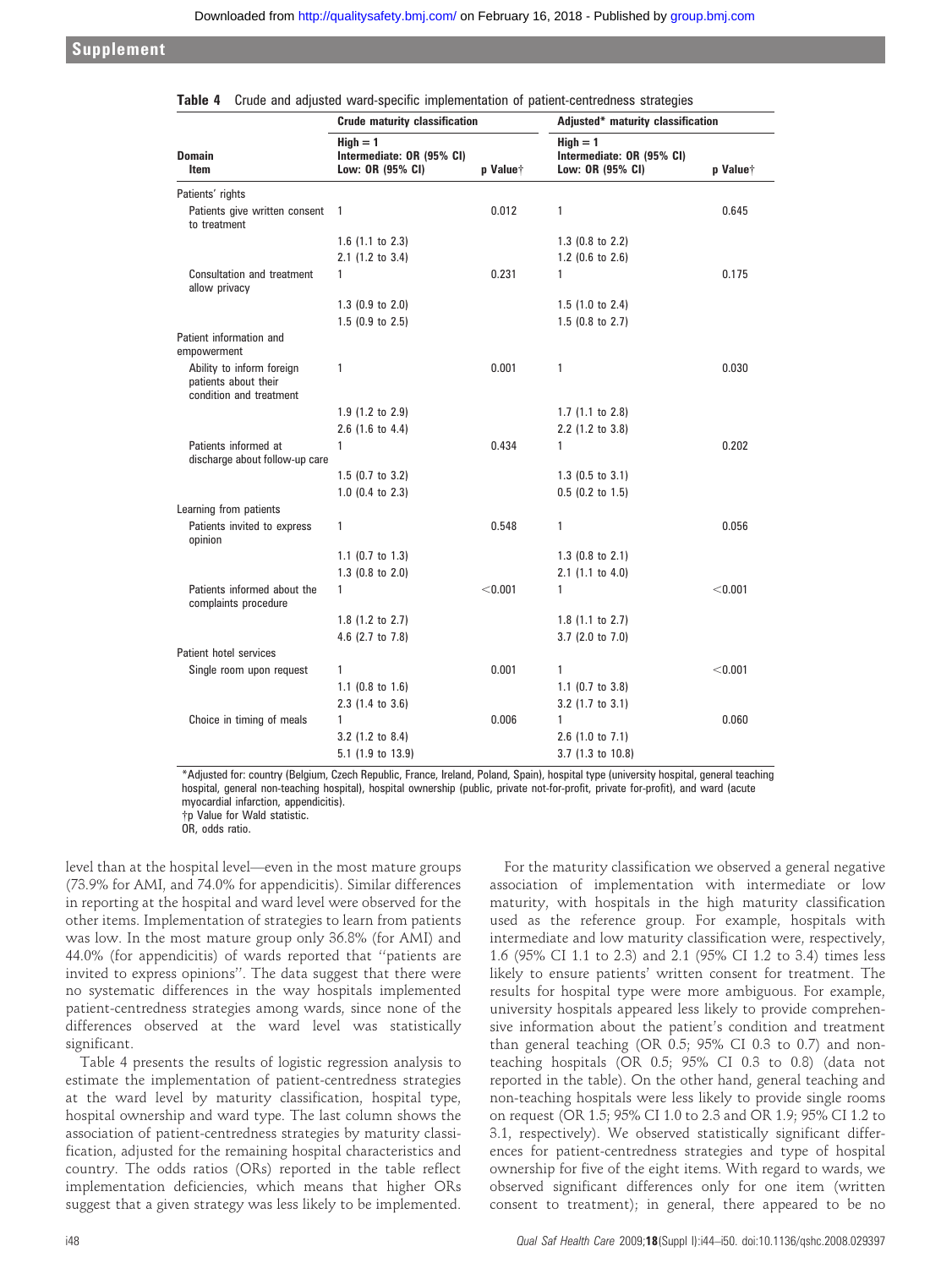association with maturity classification depending on whether the ward was for AMI or appendicitis patients.

Given that some of the associations observed for type of hospital, hospital ownership, ward, and country might have confounded the association between implementation of patient-centredness strategies and the revised maturity classification, we entered these variables into a logistic regression model as controls (table 4). We observed that some of the crude associations observed for patient-centredness strategies and maturity classification disappeared after entering hospital characteristics and country into the model. Moreover, adjustment appeared to reduce the strength of association for the remaining items. Nevertheless, for ''informing patients about their condition and treatment'', ''informing patients about the complaints procedure'', and ''providing single rooms on request'', we continued to observe a significant positive association with the revised maturity classification.

# **DISCUSSION**

In a large sample of European hospitals, we investigated the implementation of patient-centredness and associated characteristics of hospital structure and quality management systems. In general, hospitals in the highest maturity classification group reported better implementation of strategies to improve patient-centredness, and we found significant differences for 13 out of 18 dependent variables (patient-centredness strategies) and maturity classification at the hospital level.

The absolute level of self-reported implementation differed for each of the items examined. For example, irrespective of the classification of quality improvement maturity, hospitals reported high implementation of patients' rights, but low involvement of patients in quality management issues. We also noted systematic differences in ''learning from patients'' through the use of surveys on patients' views, despite the widespread use of such instruments.<sup>27</sup> Hospitals in the highly developed maturity group appeared to make better use of the knowledge generated for organisational learning and continuous improvement. The strength of association between implementation of patient-centredness strategies and maturity, however, appeared to be lower at the ward level than at the hospital level. Moreover, some of the associations detected disappeared or were weaker after adjustment for potential confounding variables.

In our final model, we detected associations between maturity classification and patient-centredness with regard to ''ability to inform patients about treatment'', ''information to patients about the complaints procedure'', and ''providing a single room upon request''. This suggests that the association between patient-centredness and maturity classification was confounded by country-specific quality strategies. For example, hospitals from countries with an obligatory national hospital accreditation system might have reported better implementation of some patient-centredness strategies, because these centres are also subject to national accreditation processes.<sup>28</sup> On the other hand, it should be considered that the association between maturity classification and patient-centredness strategies seemed to be much stronger at the hospital level than at the ward level. In other words, hospitals might implement policies at a strategic level to meet legislative and accreditation requirements; however, the implementation of such polices might not be as strong at the ward level.<sup>29</sup> The results of our study thus suggest that, although quality improvement systems appear to be effective with regard to the implementation of selected patient-centredness strategies, they are not sufficient to ensure widespread implementation of patient-centredness throughout the organisation.

Some of the findings of our study are difficult to contextualise given the lack of comparable research and the difficulty of conceptualising patient-centredness.30 Previous studies have identified differences in health system responsiveness,<sup>19 31 32</sup> and a substantial literature supports patients' concerns about the lack of patient-centredness of hospital services.<sup>33-35</sup> However, a comparative analysis of the impact of different quality mechanisms on patient-centredness strategies (or quality strategies as a whole) at the hospital and ward level is an under-researched topic.<sup>36 37</sup>

There are a number of limitations of the study that merit discussion. First, despite the many attempts to recruit hospitals randomly, this proved unfeasible in some countries. Moreover, the number of hospitals recruited was not sufficient to make generalisable statements about the country-specific implementation of strategies to improve patient-centredness. However, in view of the regionalisation of health systems, and of common experiences with the misclassification of hospitals within countries, it was not the purpose of this study to generalise findings at the country level.

A second limitation of the study is the incomplete operationalisation of the concept of patient-centredness. For example, in our study we were not able to include dimensions of patientcentredness such as ''exploring the patients' main concern'' and ''finding common ground and mutually agreeing on the management of the condition'', as suggested by Steward et  $al,$ <sup>11</sup> or issues such as "emotional support" and "alleviating fear and anxiety'', included in the Picker approach to assessing patient-centred care.<sup>12</sup> The main reason for excluding these dimensions of patient-centredness was that in this project we did not collect data at the patient level. Although these concepts have been substantially examined in the literature on shared decision making<sup>38</sup> and assessing patients' views or experiences,<sup>27</sup> the link to quality improvement systems so far has not been studied in depth.

A third limitation of our study is that it is based on selfreported data and thus prone to the biases associated with selfassessment. By comparing responses to the questionnaire and subsequent audit data, we have demonstrated reasonable agreement (MARQuIS project consortium, unpublished results, Barcelona, 2006).

A final limitation is the lack of outcome measures on the actual views of patient regarding patient-centredness at hospitals that participated in the study. In light of the undeniable importance of including the patients' views in a study of patient-centredness, we draw readers' attention to recent calls in the literature to address the ''forgotten'' structural dimension in hospital quality management.<sup>39 40</sup> Despite these shortcomings, we believe that the provisional results presented in this article are an important contribution to the debate on the evaluation of quality improvement systems, and to the particular focus on improving patient-centredness.

From a policy perspective, the widespread implementation of policies to ensure patients' rights, privacy, and confidentiality is noteworthy. Patient involvement in quality improvement activities, on the other hand, so far appears to be a more rhetorical exercise than a practice.<sup>41</sup> Moreover, the contextual meaning of patient involvement in quality improvement activities in different hospitals and different countries needs to be explored further. A tentative finding of the study is that more mature quality improvement systems appear to be positively associated with the implementation of several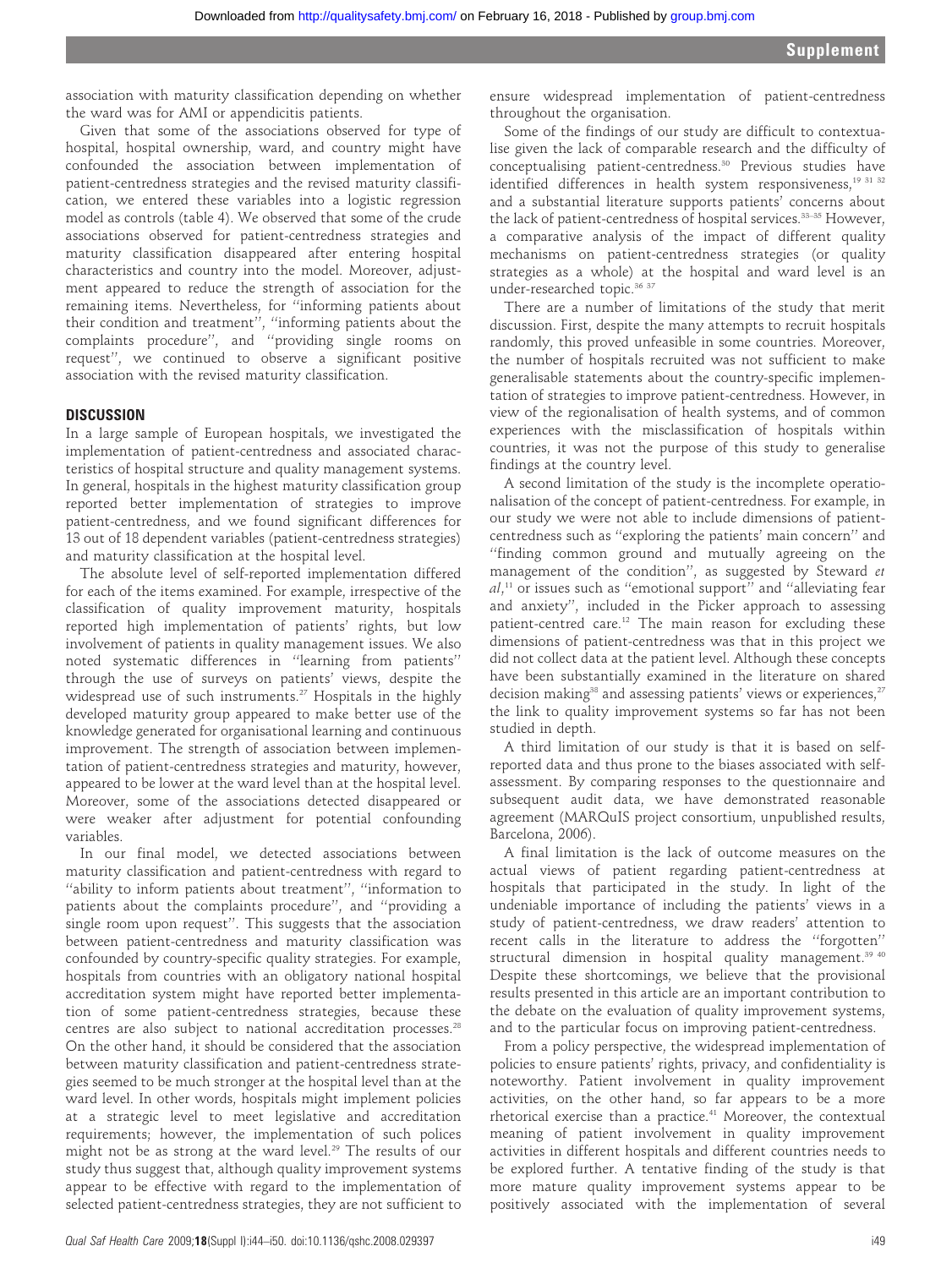# Supplement

strategies to improve patient-centredness. The findings are weak in the sense that they appear to be confounded by certain hospital characteristics and national quality strategies, and associations are more likely to be detected at the strategic level, whereas the strength of association is reduced at the ward level. Moreover, the association appears to be significant only for selected items of patient-centredness, and the question remains of how to ensure the implementation of a broad vision of patient-centred care.<sup>42</sup> From a research perspective, it should be emphasised that the link between strategies to improve patientcentredness and the maturity of the hospital quality improvement classification is not yet well understood, and that substantial further research is required to understand these links. Further research should address the development of a score of patient-centredness strategies, and conduct comparisons of hospitals that implement strategies successfully across wards and those that adopt strategies only at the hospital policy level.

#### **CONCLUSION**

This article presents the findings of a study of the implementation of strategies to improve patient-centredness in European hospitals, and the association between these strategies and the development of a hospital's quality improvement system. On the one hand, some patient-centredness strategies appear to be widely implemented, such as patients' rights and privacy; on the other hand, strategies on patients' involvement in quality improvement activities, and strategies to learn from patients, are not widely implemented. Although several patient-centredness strategies appear to be positively associated with the development of hospital quality improvement systems (such as providing information on the patient's condition and treatment, information on complaints procedures and single rooms on request), other strategies appear to be confounded by hospital characteristics and different national or regional quality strategies.

**Funding:** This research was funded by the European Commission through its ''Scientific Support to Policies'' action under the Sixth Framework Programme for Research for the research project ''Methods of Assessing Response to Quality Improvement Strategies (MARQuIS)'' (SP21-CT-2004-513712).

Competing interests: None.

#### REFERENCES

- The Joint Commission. 'What did the doctor say?" Improving health literacy to protect patient safety. Health Care at the Crossroads reports. Oakbrook Terrace, IL: The Joint Commission, 2007,
- 2. **Coulter A,** Ellins J. Effectiveness of strategies for informing, educating, and involving patients. **BMJ** 2007;335:24-7.
- 3. Lorig KR, Ritter P, Stewart AL, et al. Chronic disease self-management program: 2year health status and health care utilization outcomes. MedCare 2001;39:1217-23.
- 4. Groene O, Garcia-Barbero M. Health promotion in hospitals: evidence and quality management. Copenhagen: WHO Regional Office for Europe, 2005.
- 5. Bikker AP, Thompson AGH. Predicting and comparing patient satisfaction in four different modes of health care across a nation. Soc Sci Med 2006;63:1671-83.
- **Donabedian A.** The Lichfield Lecture. Quality assurance in health care: consumers' role. Qual Health Care 1992;1:247–51.
- 7. **Institute of Medicine**. Crossing the quality chasms: a new health system for the 21st century. Washington, DC: Institute of Medicine, 2001.
- 8. **Engel G.** The need for a new medical model: a challenge for biomedicine. Science 1977;196:129–36.
- 9. **Balint E.** The possibilities of patient-centred medicine. J Royal Coll Gen Prac 1969;17:269–76.
- 10. Stewart M. Towards a global definition of patient centred care. BMJ 2001;322:444–5.
- 11. Stewart AL, Brown JB, Weston WW, et al. Patient-centred medicine: transforming the clinical method. Oxford: Radcliffe Medical Press, 2003.
- 12. **Jenkinson C,** Coulter A, Bruster S. The Picker Patient Experience Questionnaire: development and validation using data from in-patient surveys in five countries. Int J Qual Health Care 2002;14:353-8.
- 13. Little P, Everitt H, Williamson I, et al. Observational study of effect of patient centredness and positive approach on outcomes of general practice consultations. BMJ 2001;323:908–11.
- 14. **Barry C,** Bradley CP, Britten N, et al. Patients' unvoiced agendas in general practice consultations: qualitative study. BMJ 2000;320:1246–50.
- 15. Britten N, Stevenson FA, Barry CA, et al. Misunderstandings in prescribing decisions in general practice: qualitative study. BMJ 2000;320:484–8.
- 16. Law S, Britten N. Factors that influence the patient centredness of a consultation. Br J Gen Pract 1995;45:520–4.
- 17. McGlynn EA, Asch SM, Adams J, et al. The quality of health care delivered to adults in the United States. N Engl J Med 2003;348:2635-45.
- 18. **Towle A,** Godolphin W, Grams G, et al. Putting informed and shared decision making into practice. Health Expect 2006;9:321-32.
- 19. Schoen C, Osborn R, Huynh PT, et al. Taking the pulse of health care systems: experiences of patients with health problems in six countries. Health Aff (Millwood) 2005;Suppl Web Exclusives: W5–25.
- 20. Towle A, Godolphin W, Manklow J, et al. Patient perceptions that limit a community-based intervention to promote participation. Patient Educ Couns 2003;50:231–3.
- 21. Johnson A, Baum F. Health promoting hospitals: a typology of different organizational approaches to health promotion. Health Promot Int 2001;16:281-7.
- Lombarts MJMH, Rupp I, Vallejo P, et al. Application of quality improvement strategies in 389 European hospitals: results of the MARQuIS project. Qual Saf Health Care 2009;18(Suppl I):i28-37.
- 23. **Spencer E,** Walshe K. National quality improvement policies and strategies in European healthcare systems. Qual Saf Health Care 2009;18(Suppl I):i22–7.
- Suñol R, Garel P, Jacquerye A. Cross-border care and healthcare quality improvement in Europe: the MARQuIS research project. Qual Saf Health Care 2009;18(Suppl I):i3–7.
- 25. Groene O, Poletti P, Vallejo P, et al. Quality requirements for cross-border care in Europe: a qualitative study of patients', professionals' and healthcare financiers' views. Qual Saf Health Care 2009;18(Suppl I):i15–21.
- 26. Lombarts MJMH, Rupp I, Vallejo P, et al. Differentiating between hospitals according to the ''maturity'' of quality improvement systems: a new classification scheme in a sample of European hospitals. Qual Saf Health Care 2009;18(Suppl I):i38–43.
- 27. Organisation for Economic Co-operation and Development. National and crossnational surveys of patient experiences: a structured review. Report prepared by the Norwegian Centre for the Health Services, 2008. www.oecd.org/dataoecd/43/58/ 39493930.pdf (accessed 13 Jul 2008).
- 28. Dickson EK, Ashton J, Smith JM. Does setting adolescent-friendly standards improve the quality of care in clinics? Evidence from South Africa. Int J Qual Health Care 2007:19:80-9.
- 29. Suñol R, Vallejo P, Thompson A, et al. Impact of quality strategies on hospital outputs. *Qual Saf Health Care* 2009;18(Suppl I):i57-63.
- 30. Lewin SA, Skea ZC, Entwistle V, et al. Interventions for providers to promote a patient-centred approach in clinical consultations. Cochrane Database Syst Rev 2001;(4):CD003267.
- 31. **Coulter A.** Jenkinson C. European patients' views on the responsiveness of health systems and healthcare providers. Eur J Public Health 2005;15:355-60.
- 32. Coulter A, Magee H. The European patient of the future. Oxford: Open University Press, 2003.
- 33. Mead N, Bower P. Patient-centredness: a conceptual framework and review of the empirical literature. Soc Sci Med 2000;51:1087-100.
- 34. **Groene O,** Jorgensen SJ. Health promotion in hospitals—a strategy to improve quality in health care. Eur J Public Health 2005;15:6-8
- 35. McPherson CJ, Higginson IJ, Hearn J. Effective methods of giving information in cancer: a systematic literature review of randomized controlled trials. J Public Health Med 2001;23:227–34.
- 36. Braithwaite J, Westbrook J, Pawsey M, et al. A prospective, multi-method, multi-disciplinary, multi-level, collaborative, social-organisational design for researching health sector accreditation (LP0560737). BMC Health Serv Res 2006;6:113.
- 37. Weiner BJ, Alexander JA, Shortell SM, et al. Quality improvement implementation and hospital performance on quality indicators. Health Serv Res 2006;41:307–34.
- 38. **Dy SM.** Instruments for evaluating shared medical decision making: a structured literature review. Med Care Res Rev 2007;64:623–49.
- 39. Glickman SW, Bagget KA, Krubert CH, et al. Promoting quality: the health-care organization from a management perspective. Int J Qual Health Care 2007;19:341–48.
- 40. Hogg W, Rowan M, Russell G, et al. Framework for primary care organizations: the importance of a structural domain. *Int J Qual Health Care* 2008, Advance Access published on 13 June 2008; doi: doi:10.1093/intqhc/mzm054.
- Coulter A. Engaging patients in their health care: how is the UK doing relative to other countries. Oxford: Picker Institute Europe, 2006. http://www.pickereurope.org/ Filestore/Publications/Six\_country\_study\_with\_ISBN\_web.pdf (accessed 13 Jul 2008).
- 42. Shaller D. Patient-centered care: what does it take. New York: The Commonwealth Fund, 2007. www.commonwealthfund.org/usr\_doc/Shaller\_patientcenteredcarewhatdoesittake\_1067.pdf?section = 4039 (accessed 13 Jul 2008).